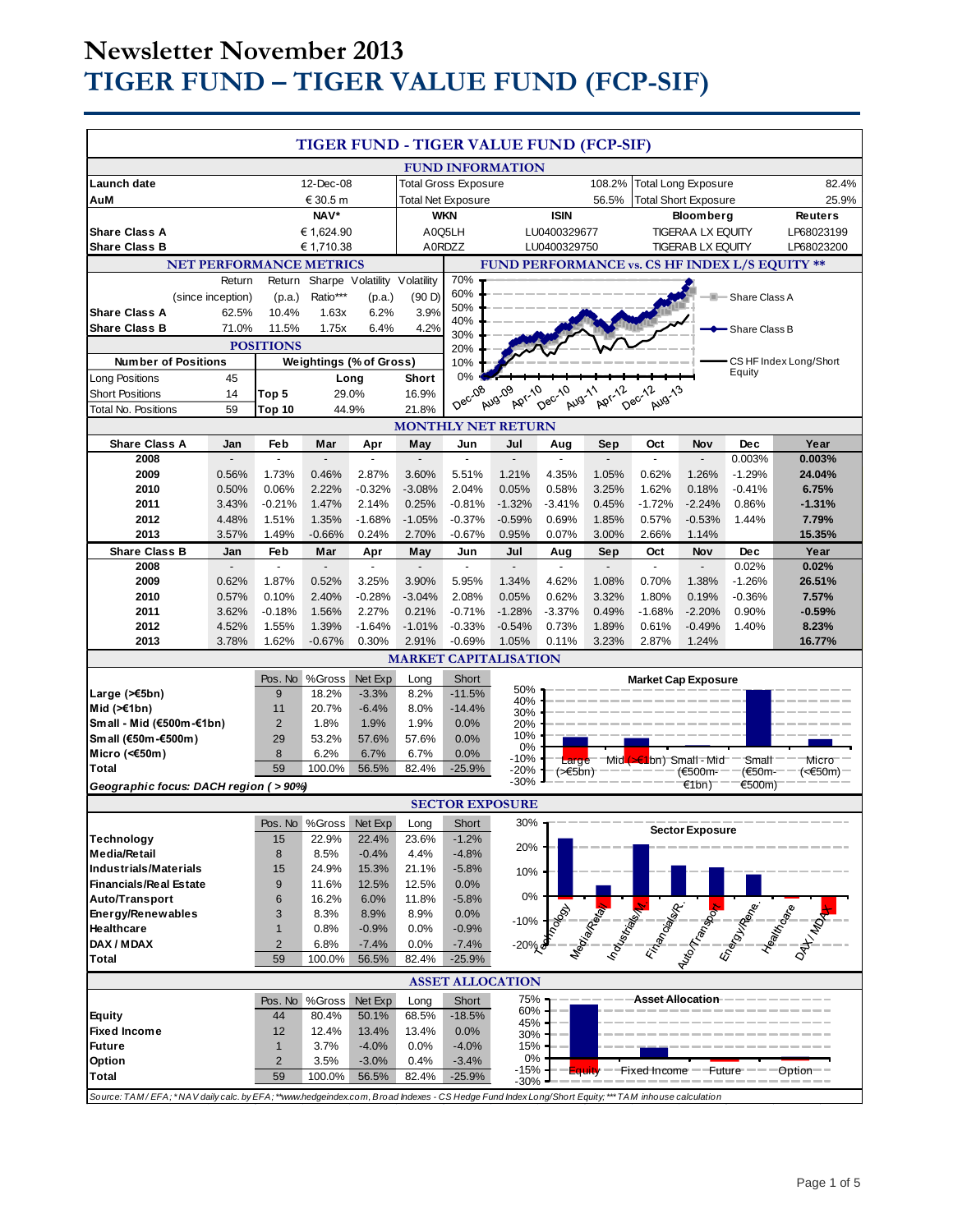# **Tiger Value Fund – November 2013**

## **O Returns: +1.14% (class A)/+1.24% (class B)**

In November, the Tiger Value Fund had a positive net return of 1.14% for share class A and 1.24% for share class B, making a cumulative net return of +15.35%/+16.77% in the year-to-date and  $+62.5\%/+71.0\%$  since inception (share class A/B).

## **O Commentary: Net exposure inflated by new ideas**

In November our net adjusted exposure was in a range of around 20% to 45% and finished at 43.1% (56.5% incl. 13.4% fixed income linked investments) by the end of the month. We booked profits and losses on various long and short positions and renewed our DAX Put spread hedge. The Fund's monthly volatility was at 6.2%/6.4% (class A and B) since inception and the daily volatility (90 days) was at 3.9%/4.2% (class A and B); this compares to an average net return of 10.4%/11.5% p.a. resulting in a Sharpe ratio of 1.63x and 1.75x (class A and B).

Our key performance contributors have been Fuchs Petrolub (+51bp), Bet-at-home (+88bp), PNE Wind (+37bp) and Tipp24 (+40bp). Fuchs Petrolub profited from a share buy-back announcement and PNE Wind recovered from recent lows after the company received a Eur 45m milestone payment for an offshore wind farm project which was > 30% of the company's market cap. We have built a position in PNE Wind shares during the sell-off in November and increased our bond position with a yield of > 8%, a bargain as the company's adjusted net debt position will be around Eur 40m by year end (excl. Eur 29m project financing) with an EBIT run rate of around Eur 50-60m per year.

Bet-at-home (MCap: Eur 120m) finally hired an IR manager and started with a roadshow in November. This company is under the radar screen of most institutional investors and is barely covered by research analysts. On our EPS estimates which are 17% and 400% ahead of the consensus, bet-at-home trades on a ridiculous low cash adjusted PER 2014 of  $\leq$  5x. In contrast to the consensus figures we have assumed approximately 30% lower marketing spending and a low tax rate of 16% (vs. 26%). As one of the largest European sports betting companies, Bet-at-home has a high operating leverage with significant impact on cash flows and EPS estimates. Despite bet-at-home's rally of  $> 30\%$  since October the stock should still have significant upside as the company will profit from continued strong growth in new markets such as Poland and the FIFA World Cup in 2014. Furthermore we expect Betat-home to report sound Q4 numbers and potential earnings upgrades from analysts.

On the negative side we lost 40p with Alno AG, a manufacturer of kitchens and kitchen furniture, which is getting restructured by a Swiss investor group. After our stop loss was triggered we cut the position and booked most of the losses. Although the management seems to be on a good way to restructure the company we couldn't rule out that Alno may not be able to recoup their terminated trade credit insurances and therefore decided to limit the losses. Our single short and hedging positions burdened the Fund performance by 100bp in November.

In November we have been on the road to the "Eigenkapitalforum" and the DZ Bank conference in Frankfurt meeting with > 50 management teams. In addition we have met 10 companies on roadshows and 20 companies at the Berenberg conference last week. Due to our extensive research efforts we have a full pipeline of long and short ideas and already have started to add new positions and simultaneously continued to scale out of positions with less favourable risk/reward ratios.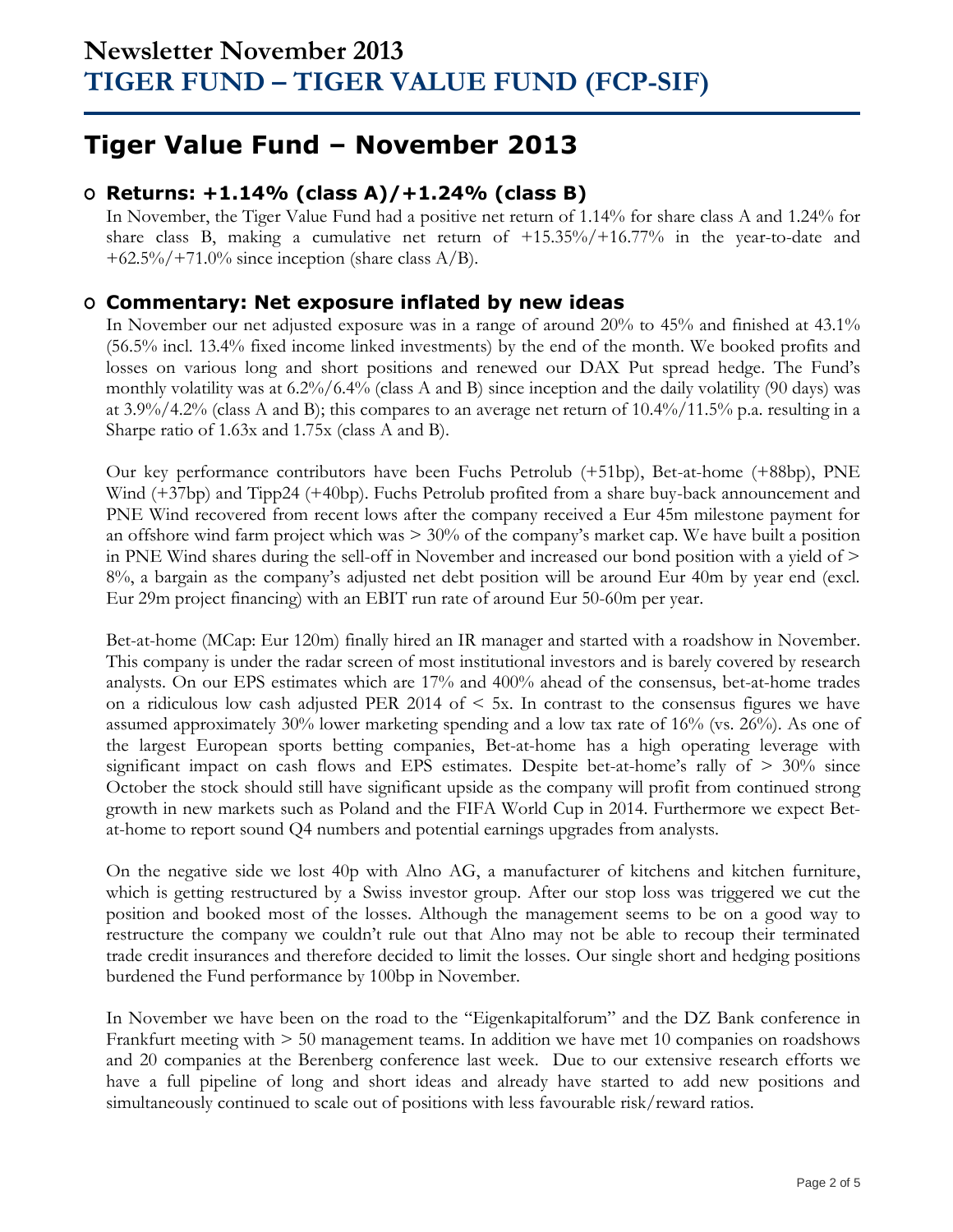# **Newsletter November 2013 TIGER FUND – TIGER VALUE FUND (FCP-SIF)**

### **O Outlook: Getting positioned for 2014**

Last month we warned that the financial markets were displaying increased signs of froth. While the global financial markets still powered on unperturbed by these signs of froth in November, largely all of these gains have been surrendered in early December. Even though markets are likely to be supported by the strong seasonality towards the end of December and early January, we don't expect any strong advances for the overall market in the near future especially with the prospect of FED tapering weighing on investors' minds.

Economic releases have continued to be mixed lately with poor PMI data in peripheral Europe and better in Germany, US and the UK. Especially employment growth in the US has picked up recently raising the prospect of tapering by the FED, possibly as early as next week. As aggregate earning growth remains poor in Europe, higher share prices continue to be exclusively driven by asset inflows and liquidity injections by the global central banks.

Although the net exposure of the fund increased substantially towards the end of November due to the redeployment of capital into a few new high conviction ideas, our overall market view remains cautious. We have identified several interesting investment ideas which we expect to contribute substantially to our performance in 2014. We will continue to scale into these ideas in the coming month and rotate out of stocks in our portfolio with less attractive risk/reward profiles. In anticipation of increased market volatility we have also started to hedge the portfolio with index futures and options.

## *The Tiger Value Fund Desk, 10th December 2013*

**Matthias Rutsch Marc Schädler Peter Irblad**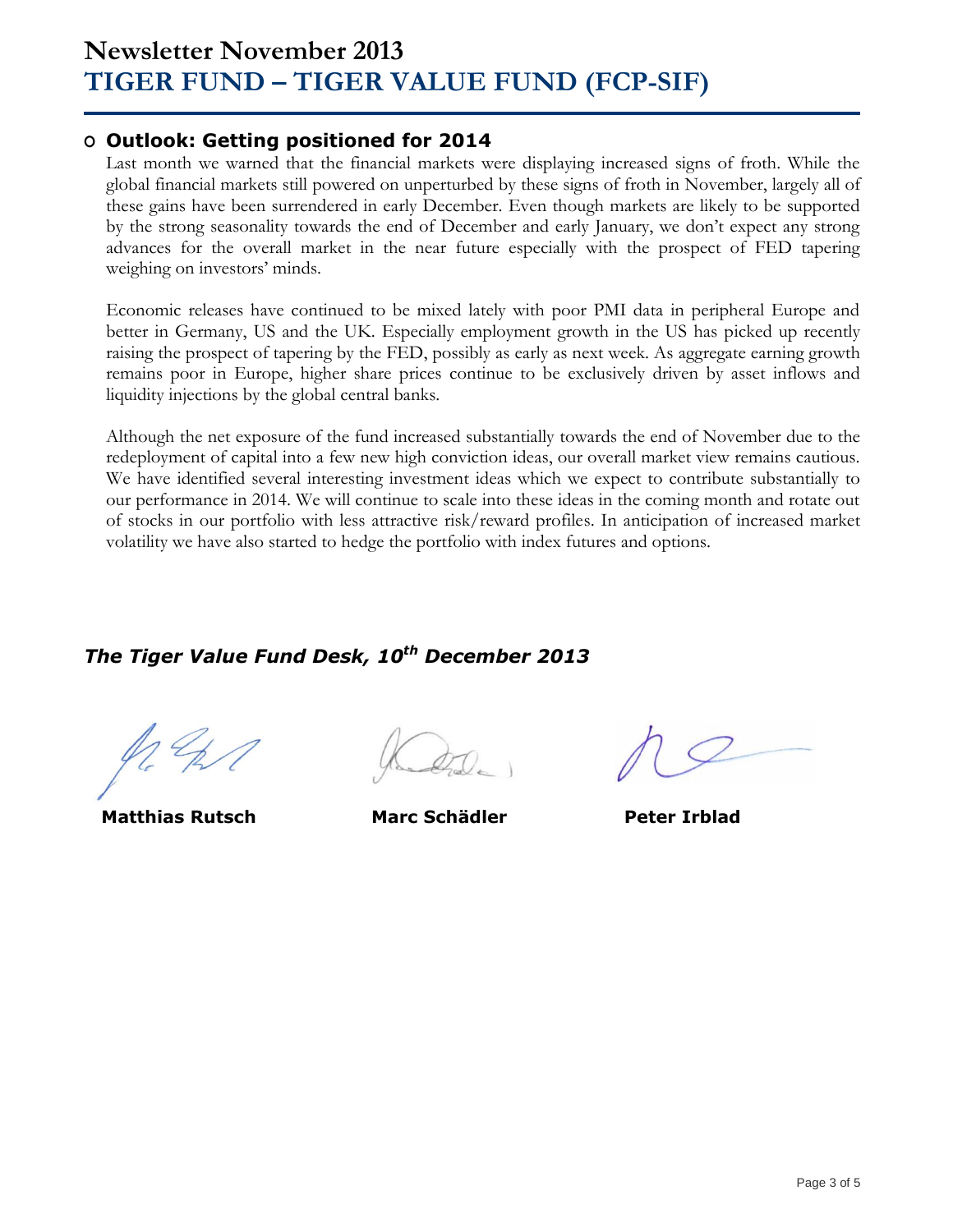### **Objectives**

The objective is to identify undervalued companies with external catalysts and/or initiate pro-active measures to create shareholder value. The fund aims for a 5 year return of 10-15% p.a. with strong focus on capital preservation.

### **Investment Strategy**

The Investment Advisor is a fundamental long-short equity stock-picker. The fund seeks undervalued small and midcap companies where a number of issues, which in our opinion can be improved, are sub-optimizing the company's public market value. For each position we perform a detailed research process including a 360 degree research approach and 10 point scoring system.

The managers foresee a direct dialog with the company as well as with other shareholders to support management to initiate value creating measures. Their partner network i.e. other shareholders, consultants, sector experts, media etc. will help to impact positive change.

The fund intends to engage in 20-30 long investments with a target net long exposure of around 50%. The geographic focus is likely to be Germany, Switzerland and Austria.

| <b>Fund Information</b>   |                             | <b>Fee Structure and Risk Management</b> |                           |  |  |  |  |
|---------------------------|-----------------------------|------------------------------------------|---------------------------|--|--|--|--|
| Currency                  | <b>EUR</b>                  | Admin/Custodian Fee                      | Up to 0.49%               |  |  |  |  |
| Legal Entity              | <b>FCP-SIF</b>              | Advisory (Mgmt) Fee                      |                           |  |  |  |  |
| <b>Fund Domicile</b>      | Luxembourg                  | Share Class A                            | $2.0\%$                   |  |  |  |  |
| <b>Fund Structure</b>     | Open-ended multi-class      | Share Class B                            | 1.5%                      |  |  |  |  |
| Style mandate             | Long/Short and Active Value | Performance Fee                          |                           |  |  |  |  |
| <b>Investment Minimum</b> |                             | Share Class A                            | 20%                       |  |  |  |  |
| Share Class A             | € 125,000                   | Share Class B                            | 15%                       |  |  |  |  |
| Share Class B             | € 5,000,000                 | Hurdle Rate                              | None                      |  |  |  |  |
| Sub. Frequency            | Monthly                     | High Water Mark                          | <b>Yes</b>                |  |  |  |  |
| Red. Frequency            | Monthly                     | Eligible Investors                       | See Issue Document        |  |  |  |  |
| <b>Redemption Notice</b>  |                             | Leverage                                 | Maximum 200% of NAV       |  |  |  |  |
| Share Class A             | 3 months                    | Fund Benchmark                           | DJ CS HF Index L/S Equity |  |  |  |  |
| Share Class B             | 6 months                    |                                          |                           |  |  |  |  |

Investors: Sales documents may not be forwarded to investors other than those who meet the 'experienced investor' requirements under the Law of 2007.

### **Fund Advisor Details and Service Providers**

| <b>Investment Manager</b><br><b>Investment Advisor</b><br>Contact | Alceda Fund Management SA, Phone: +352 248 329-1<br>Tiger Asset Management GmbH<br>Matthias Rutsch, Phone: +41 41 500 33-46<br>Peter Irblad, Phone: +41 41 500 33-45<br>Marc Schädler, Phone: +49 40 226 32 35-11 |
|-------------------------------------------------------------------|-------------------------------------------------------------------------------------------------------------------------------------------------------------------------------------------------------------------|
| Sub-Advisor                                                       | PHZ Privat- und Handelsbank Zürich AG                                                                                                                                                                             |
| Contact                                                           | Phone: +41 43 443 71-00                                                                                                                                                                                           |
| <b>Prime Broker/Custodian</b>                                     | SEB AB / SEB SA                                                                                                                                                                                                   |
| <b>Administrator</b>                                              | European Fund Administration SA                                                                                                                                                                                   |
| <b>Auditor</b>                                                    | PriceWaterhouseCoopers                                                                                                                                                                                            |